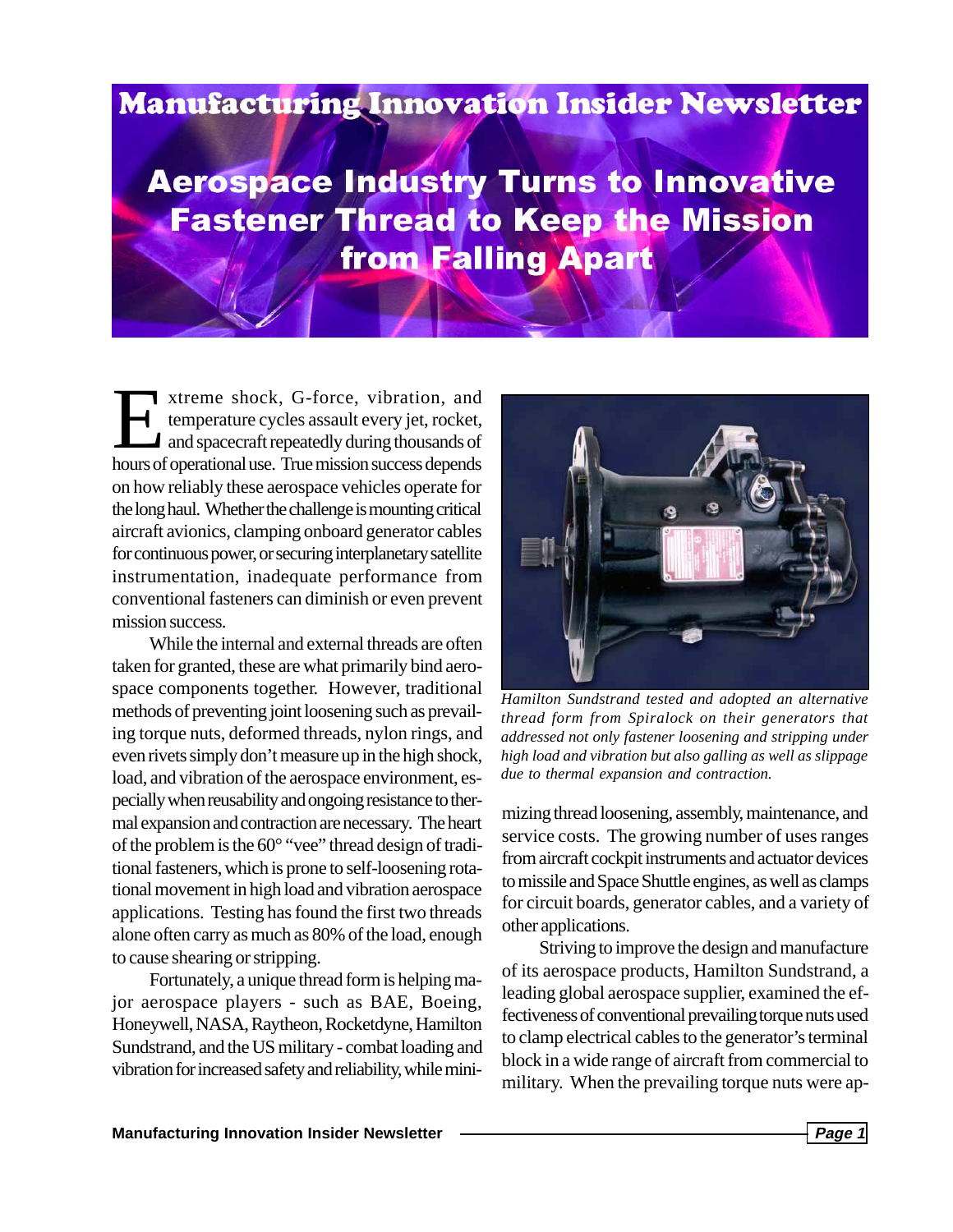## Aerospace Industry Turns to Innovative Fastener Thread

plied correctly, they worked adequately in conjunction with redundant electric generating systems plus battery power. However, Hamilton Sundstrand wanted more than adequate performance, and took action to achieve this.

"A fastener may seem like a small thing but can make the difference between aircraft power being online or off," said Darin Morman, Hamilton Sundstrand's Manager of Generator Engineering in Rockford, Ill. "The issue was that prevailing torque nuts can gall or freeze on threaded bolts during installation, leading to intermittent power availability if the nuts' rundown torque exceeded the final torque limit before clamping."

In an effort to avoid any intermittent power disruption or maintenance under severe shock, vibration, and thermal variation prevalent in aerospace, Hamilton Sundstrand tested and adopted an alternative thread form designed to address not only fastener loosening and stripping under high load and vibration but also galling as well as slippage due to thermal expansion and contraction.

The unique thread form, offered by Madison Heights, Mich.-based Spiralock Corp., is a 30º "wedge" ramp cut at the root of the female thread unlike a standard male bolt where the crests of the threads are drawn tightly against the wedge ramp under tension. This not only eliminates sideways motion that causes vibrational loosening but also distributes the threaded joint's load throughout all engaged threads, a claim supported by a research study conducted by the Massachusetts Institute of Technology.

Hamilton Sundstrand's field experience combined with their own tests indicated that "each Spiralock nut not only met the required clamping force when exposed to 50 Gs of vibration and 200 Gs of shock load," says Morman, "but also maintains this performance for thousands of hours of operational use and thousands of temperature cycles that can range from -  $65^{\circ}$  F up to  $500^{\circ}$  F."

In tests each nut was installed and removed up to 50 times retaining the initial clamping force, with



*Photoelastic comparison of Spiralock's 30º wedge ramp (right) shows distributed threaded joint's load throughout all engaged threads. The first two threads on the conventional thread (left) often carry as much as 80% of the load, enough to cause shearing or stripping.*

virtually zero rundown torque. "This prevents galling and thread damage, thereby minimizing maintenance and part replacement over the life of each aircraft generator," says Morman. "The Spiralock thread form is now used in virtually all Hamilton Sundstrand aircraft generator applications."

Other studies show the load percentage on the first engaged thread with a Spiralock thread form is significantly lower, which further reduces possible bolt failure and improves product performance. With the thread design, bolts spin freely until clamped to a final tension-retaining position, which streamlines assembly and maintenance. The thread form allows for both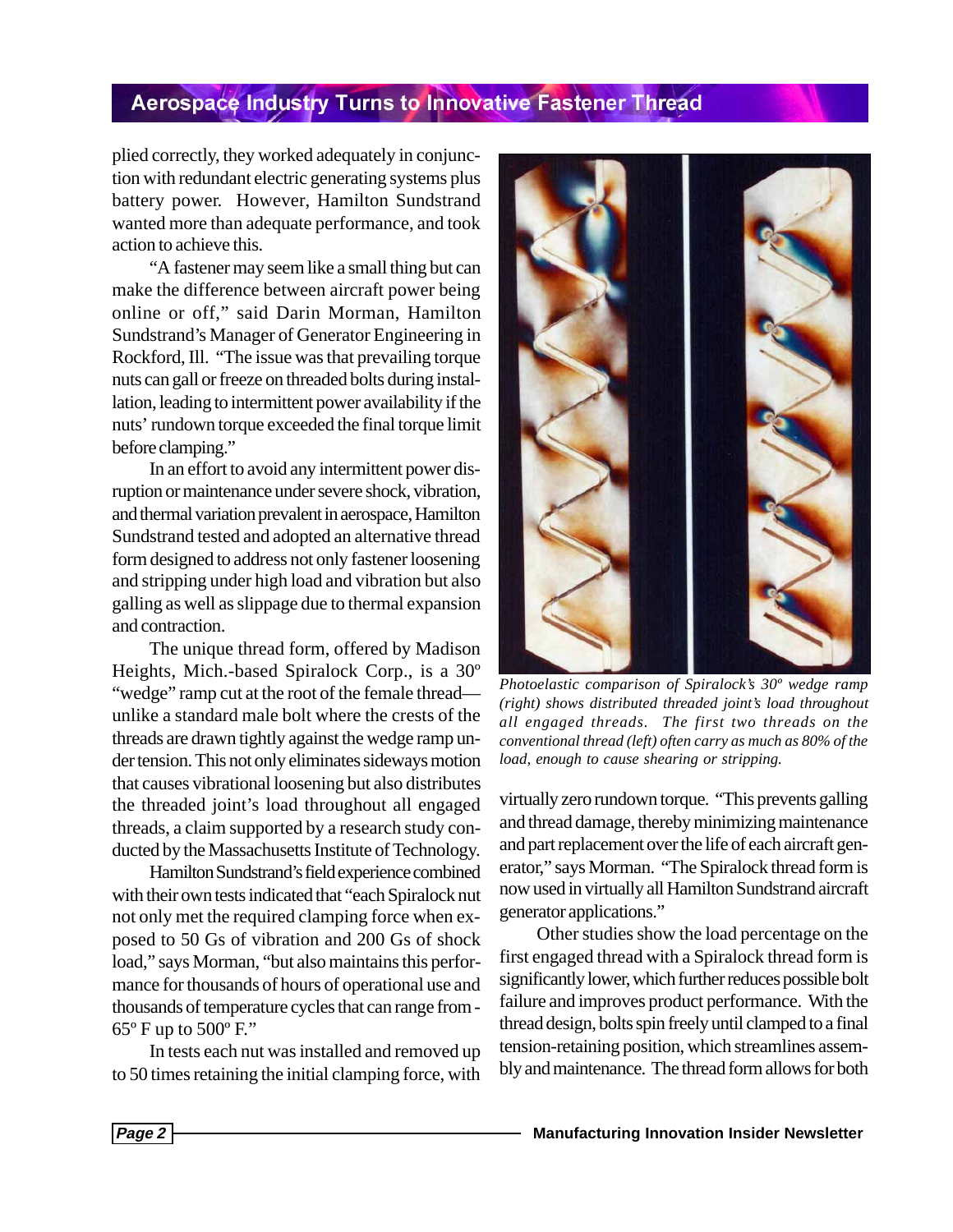## **Aerospace Industry Turns to Innovative Fastener Thread**

thermal expansion and contraction without slippage, an important consideration for extreme engine and environmental conditions.

Engineers at Rockwell International's Rocketdyne Division in Canoga Park, Cal. applied the Spiralock thread form on the Space Shuttle Main Engine (SSME) and Peacekeeper Missile Attitude Control Engines, based on a series of demanding tests. The thread form is used on pressure joints, brackets and tube clamps on the SSME and on injector clamps and bushings in the Peacekeeper. Benefits include certification for 50 loaded cycles of operation versus three to five loaded cycles for prevailing torque fasteners used previously, substantial reduction in assembly and maintenance time, and ability to identify poor-quality male threads through binding during assembly, which are explained later in the article.

A four-year testing program preceded application of Spiralock at Rocketdyne. In initial functional testing, a Spiralock nut was used to replace one nut on a variety of joint flanges. In subsequent testing, all the nuts on a variety of flanges were replaced with Spiralock nuts. During the tests, each mounted nut was marked with black paint to determine whether it moved. Additional inspection assured there was no loss in preload. During 50 research test firings totaling 8,000 seconds, not a single fastener moved.

Spiralock nuts and tapped holes were also used in the initial design of the Peacekeeper missile. Testing on the Peacekeeper has involved static firing and simulated launches. To date, not a single Spiralock fastener has lost a measurable amount of clamp load.

Aside from outstanding vibration resistance, the Spiralock thread form has demonstrated three key advantages for Rocketdyne over the prevailing torque fasteners used before: reusability, reduced teardown and assembly time, and the ability to locate galling or male thread damage during assembly.

Previously, crimped nuts could be reused, but locking torque and breakaway torque had to be checked after each cycle. Usually locking torque and breakaway torque fell outside specifications after three

to five loaded cycles. Tests showed the Spiralock nuts, however, will last the full 55-mission life of the shuttle engines. This reusability contributes significantly to the overall reusability of the engine. Unlike earlier rocket engines which were used just once, the SSME is designed for 7-1/2 hours of operation. When amortized over 55 missions, the three SSME's used on each orbiter cost just a third of the non-reusable Delta engine system, saving \$500,000 per payload.

Rocketdyne estimates saving an additional 20 hours whenever an engine is torn down and reassembled because Spiralock nuts spin on prior to torquing, eliminating the time required for crimped nuts that need to be forcibly thread until they seat.

The ability to locate galling or male thread damage during assembly is another advantage. With a traditional torque fastener, it's difficult to distinguish between binding caused by locking and that caused by thread damage. Previously, problems weren't uncovered until the nut or bolt was removed. With the freespinning Spiralock thread form, however, any resistance prior to seating is immediately identifiable as thread damage and can be remedied.

NASA was among the first to appreciate the advantages of the Spiralock thread, when designing the main engines of the Shuttle orbiter. Each of the three main engines develops 400,000 lb. of thrust and terrific vibration. But the Space Agency also wanted a 15-cycle reuse capability per fastener. Under its own test, NASA determined the fasteners in Spiralockthreaded holes did not back off or loosen when subjected to ten times shuttle-specified vibrations, and they stayed that way ten times longer than called for. NASA tests found the Spiralock-thread fasteners delivered 50 uses with no loss of clamping power. To this day, every shuttle engine carries no fewer than 757 Spiralock fasteners.

For the current Cassini-Huygens mission across 750 million miles of space, NASA used the Spiralock thread form to resist vibration and temperature-induced thread loosening on mass spectrometer instrumentation used for atmospheric measurement of Saturn and